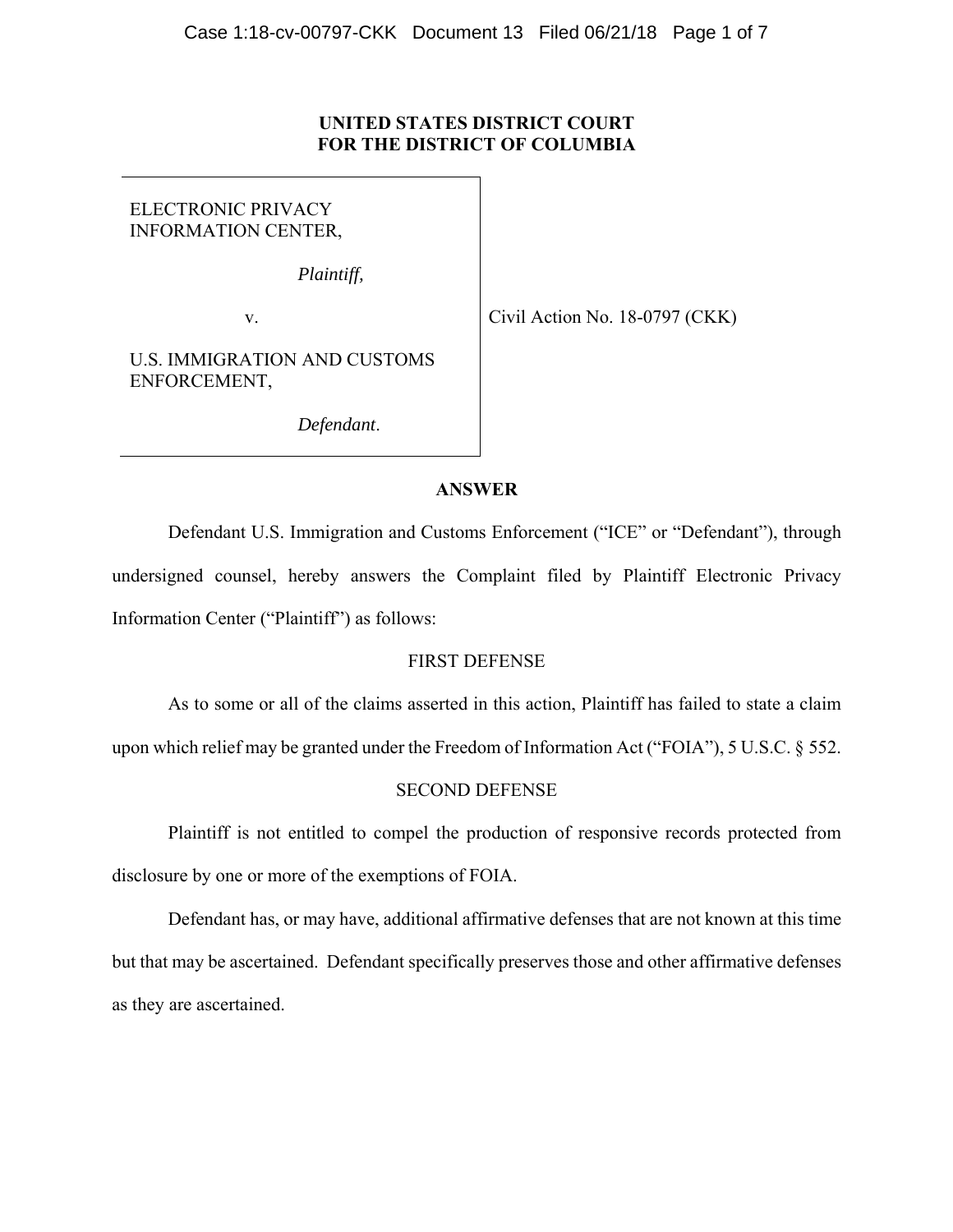#### Case 1:18-cv-00797-CKK Document 13 Filed 06/21/18 Page 2 of 7

1. Paragraph 1 contains Plaintiff's characterization of the case and requested remedies, to which no response is required. Insofar as an answer may be required, the allegations in the paragraph are denied.

2. Paragraph 2 contains Plaintiff's characterization of the case and conclusions of law, to which no response is required. To the extent that a response is required, deny.

#### **Jurisdiction and Venue**

3. Paragraph 3 contains conclusions of law, to which no response is required. To the extent that a response is deemed necessary, Defendant admits only that this Court has jurisdiction subject to the limitations of FOIA.

4. Paragraph 4 contains conclusions of law, to which no response is required. To the extent that a response is deemed necessary, Defendant admits only that venue is proper in the judicial district.

#### **Parties**

5. Defendant is without knowledge or information sufficient to form a belief as to the truth or falsity of the allegations contained in Paragraph 5.

6. Admit.

#### **Facts**

7. The allegations contained in Paragraph 7 do not set forth a claim for relief or aver facts in support of a claim to which a response is required.

8. The allegations contained in Paragraph 8 do not set forth a claim for relief or aver facts in support of a claim to which a response is required.

9. The allegations contained in Paragraph 9 do not set forth a claim for relief or aver facts in support of a claim to which a response is required. With respect to the information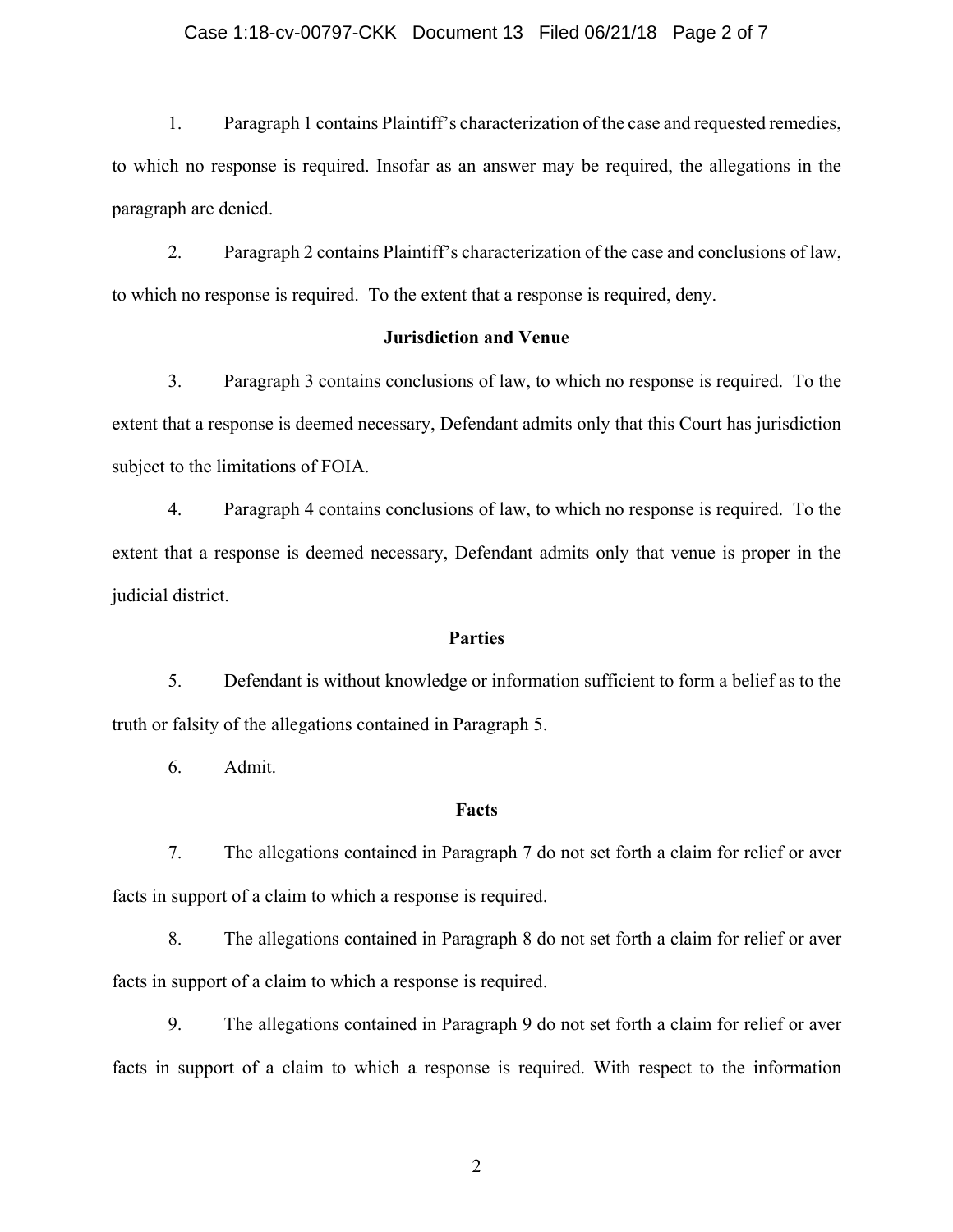#### Case 1:18-cv-00797-CKK Document 13 Filed 06/21/18 Page 3 of 7

contained at the website cited in footnote 1, Defendant respectfully refers the Court to the website for a true and complete statement of its contents.

10. The allegations contained in Paragraph 10 do not set forth a claim for relief or aver facts in support of a claim to which a response is required. To the extent that a response is deemed necessary, deny. With respect to the information contained at the website cited in footnote 2, Defendant respectfully refers the Court to the website for a true and complete statement of its contents.

11. The allegations contained in Paragraph 11 do not set forth a claim for relief or aver facts in support of a claim to which a response is required. To the extent that a response is deemed necessary, deny. With respect to the information contained at the website cited in footnote 3, Defendant respectfully refers the Court to the website for a true and complete statement of its contents.

12. The allegations contained in Paragraph 10 do not set forth a claim for relief or aver facts in support of a claim to which a response is required. To the extent that a response is deemed necessary, deny. With respect to the information contained at the websites cited in footnotes 4 and 5, Defendant respectfully refers the Court to the website for a true and complete statement of its contents.

13. The allegations contained in Paragraph 13 do not set forth a claim for relief or aver facts in support of a claim to which a response is required. To the extent that a response is deemed necessary, deny. With respect to the information contained at the website cited in footnote 6, Defendant respectfully refers the Court to the website for a true and complete statement of its contents.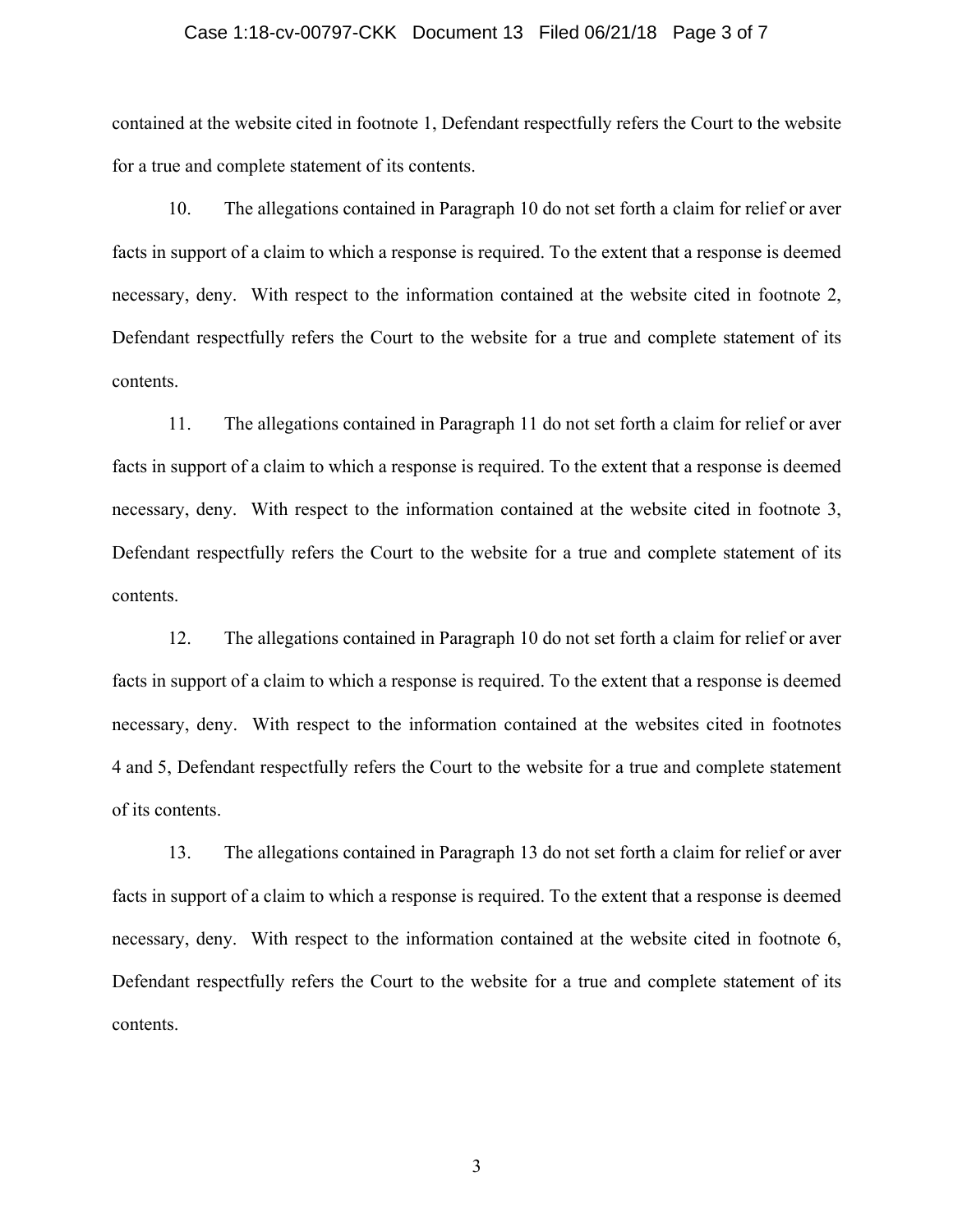#### Case 1:18-cv-00797-CKK Document 13 Filed 06/21/18 Page 4 of 7

14. The allegations contained in Paragraph 14 do not set forth a claim for relief or aver facts in support of a claim to which a response is required. To the extent that a response is deemed necessary, deny. With respect to the information contained at the website cited in footnote 7, Defendant respectfully refers the Court to the website for a true and complete statement of its contents.

15. The allegations contained in Paragraph 15 do not set forth a claim for relief or aver facts in support of a claim to which a response is required. To the extent that a response is deemed necessary, Defendant admits that on 2009, DHS released a Privacy Impact Assessment ("PIA") pertaining to border searches. With respect to the information contained at the website cited in footnotes 8 and 9, Defendant respectfully refers the Court to the website for a true and complete statement of its contents.

16. The allegations contained in Paragraph 16 do not set forth a claim for relief or aver facts in support of a claim to which a response is required. To the extent that a response is deemed necessary, Defendant admits that on August 18, 2009, ICE issued Directive 10044.1, "Border Searches of Electronic Devices" (formerly numbered ICE Directive 7-6.1). With respect to the information contained at the website cited in footnotes 10 and 11, Defendant respectfully refers the Court to the website for a true and complete statement of its contents.

 17. The allegations contained in this Paragraph 17 do not set forth a claim for relief or aver facts in support of a claim to which a response is required. Defendant respectfully refers the Court to Directive 7-6.1 for a true and complete statement of its contents.

18. The allegations contained in this Paragraph do not set forth a claim for relief or aver facts in support of a claim to which a response is required. To the extent that a response is deemed necessary, deny.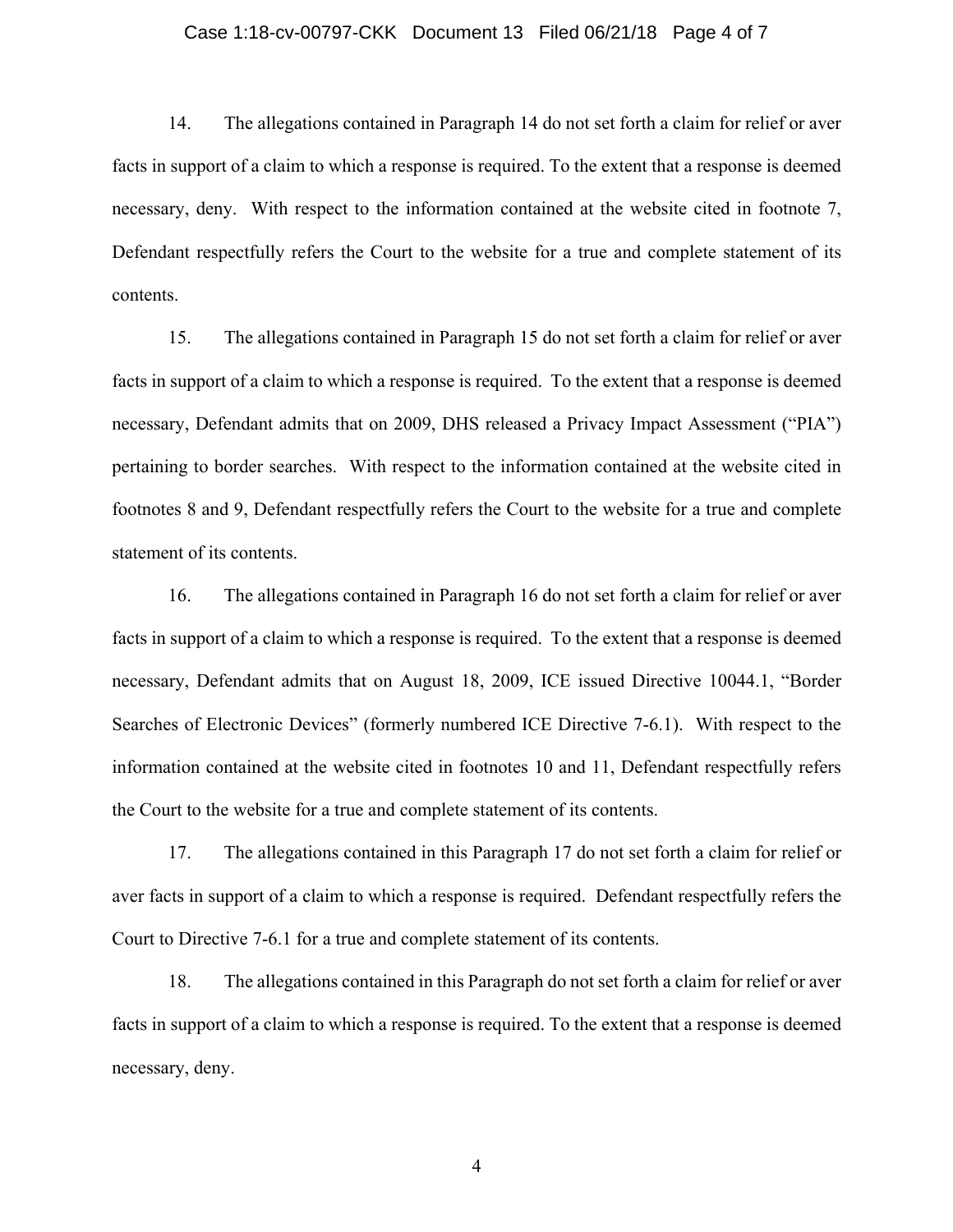#### **EPIC's FOIA Request**

19. Defendant admits that it received a FOIA request from Plaintiff dated June 13, 2017, and respectfully refers the Court to the FOIA request for a complete and accurate statement of its contents.

20. Defendant admits that it received a FOIA request from Plaintiff dated June 13, 2017, and respectfully refers the Court to the FOIA request for a complete and accurate statement of its contents.

21. Defendant admits that it received a FOIA request from Plaintiff dated June 13, 2017, and respectfully refers the Court to the FOIA request for a complete and accurate statement of its contents.

22. Defendant admits that it acknowledged receipt of Plaintiff's FOIA request; assigned it tracking number 2017-ICFO-33419 via an e-mail dated June 20, 2017; and, in the email, granted Plaintiff's fee waiver request and denied the expedited processing request. Defendant respectfully refers the Court to the e-mail for a complete and accurate statement of its contents.

23. Defendant has no record of a July 17, 2017 FOIA request from Plaintiff regarding the denial for expedited processing in 2017-ICFO-33419; therefore, deny.

24. Admit.

#### **EPIC's Constructive Exhaustion of Administrative Remedies**

25. Defendant admits that more than 20 days have passed since ICE received Plaintiff's FOIA request.

26. This paragraph contains conclusions of law, to which no response is required. To the extent that a response is deemed necessary, deny.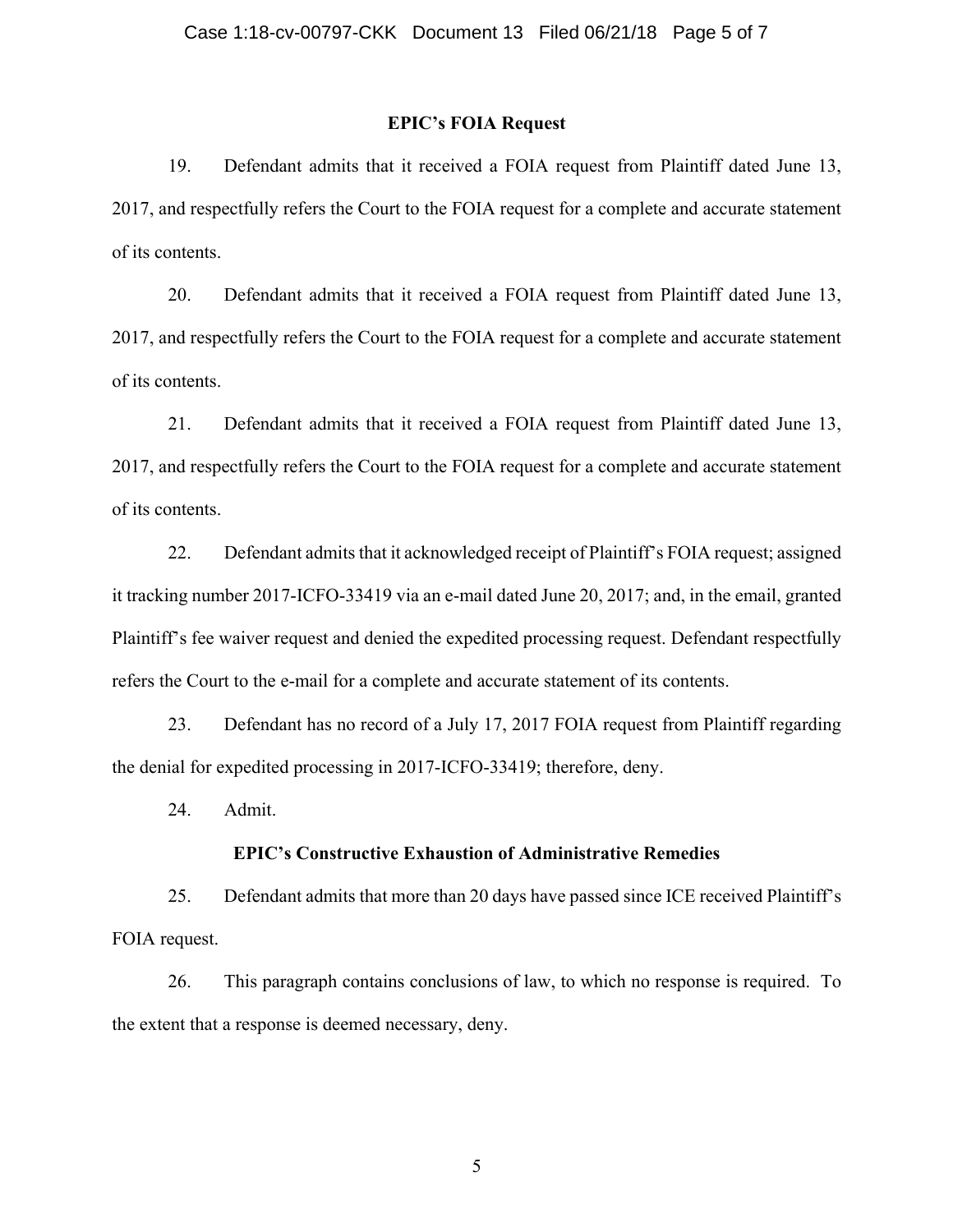### Case 1:18-cv-00797-CKK Document 13 Filed 06/21/18 Page 6 of 7

27. This paragraph contains conclusions of law, to which no response is required. To the extent that a response is deemed necessary, deny.

28 This paragraph contains conclusions of law, to which no response is required. To the extent that a response is deemed necessary, deny.

#### **Count I**

#### **Violation of FOIA: Failure to Comply With Statutory Deadlines1**

32. Defendant incorporates by reference its responses to Paragraphs 1 through 28 above.

33. This paragraph contains conclusions of law, to which no response is required. To the extent that a response is deemed necessary, deny.

34. This paragraph contains conclusions of law, to which no response is required. To the extent that a response is deemed necessary, deny.

#### **Count II**

#### **Violation of FOIA: Unlawful Withholding of Agency Records**

35. Defendant incorporates by reference its responses to Paragraphs 1 through 28 above.

36. This paragraph contains conclusions of law, to which no response is required. To the extent that a response is deemed necessary, deny.

37. This paragraph contains conclusions of law, to which no response is required. To the extent that a response is deemed necessary, deny.

<sup>&</sup>lt;sup>1</sup> At this point, the consecutive paragraph numbers of Plaintiff's Complaint skip paragraphs 29-31 and continue at paragraph 32. Defendant's responses will mirror the numbers used by Plaintiff in its Complaint.